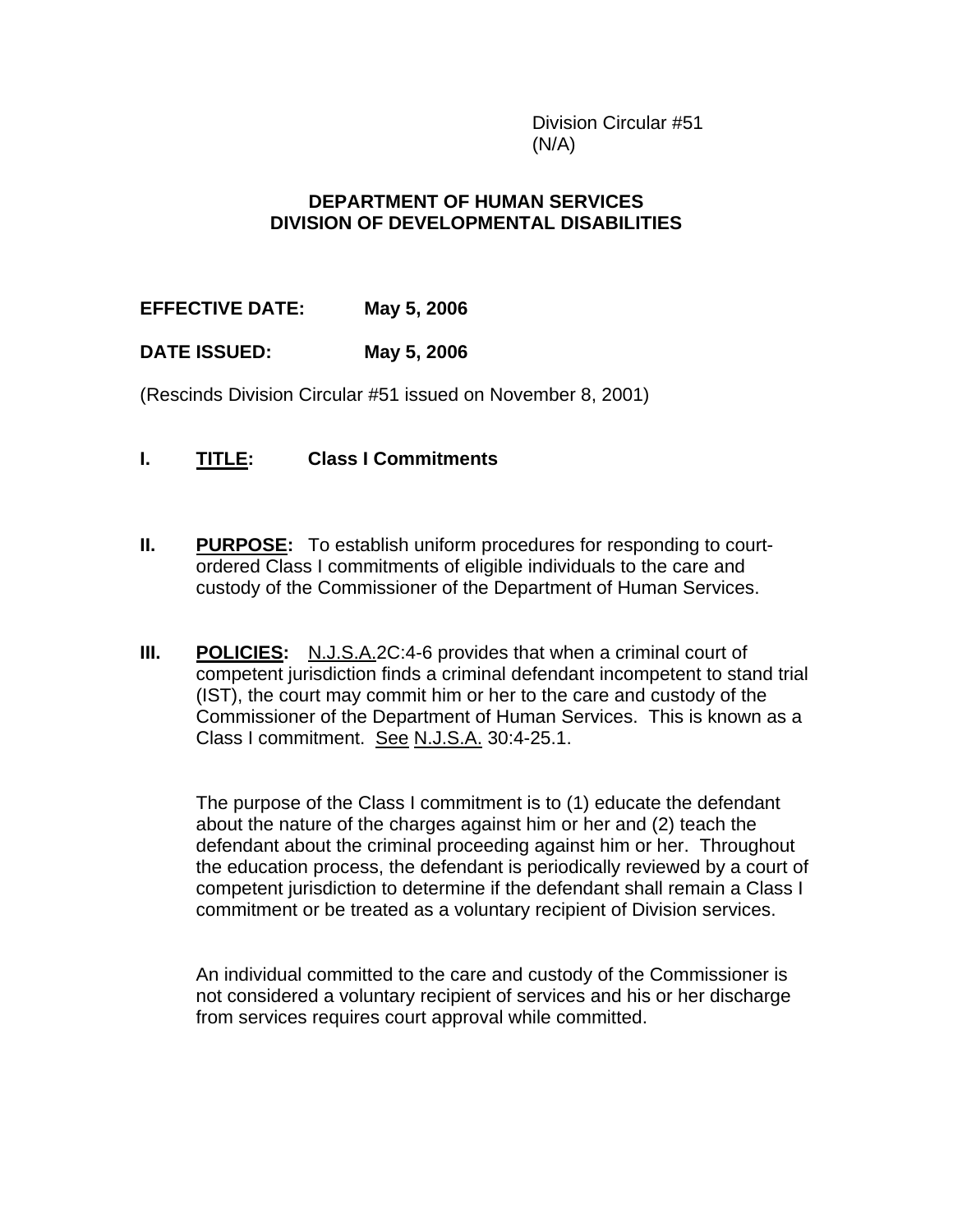### **V. GENERAL STANDARDS:**

#### **A. DEFINITIONS**

For the purpose of this circular, the following terms shall have the meaning defined herein:

"Change Of Status" means changes in the living situation of the individual. This includes but is not limited to: movement from one cottage to another in a developmental center, changes in the supervision provided to the individual, movement to the community from a developmental center or movement from one community living arrangement to another.

"Chief Executive Officer" (CEO) means the person having administrative authority and responsibility over a State-operated developmental center for individuals with developmental disabilities.

 "Regional Administrator" (RA) means an employee of the Division with administrative authority over community programs within a specific geographic region.

- **B.** When an adult criminal defendant is declared IST and he or she is committed to the care and custody of the Commissioner of Human Services as Class I commitment, the criminal court may order the Division to provide a residential placement for, and training to, the defendant.
- **C.** When ordered by the court to provide placement and training, Division staff shall advise the court of available services. If there are proper services available, the defendant shall be immediately admitted to those services. If appropriate services are not immediately available, the court will be advised of the available options while appropriate services are sought.
- **D.** Within 30 days of admission to Division residential services, the individual shall be evaluated to determine whether he or she needs a guardian of the person. If it is determined that the individual needs a guardian, a guardianship complaint shall be pursued on an expedited basis in accordance with the requirements of Division Circular #6 (N.J.A.C. 10:43-1et. seq.) and the criminal court shall be notified of the guardianship proceeding.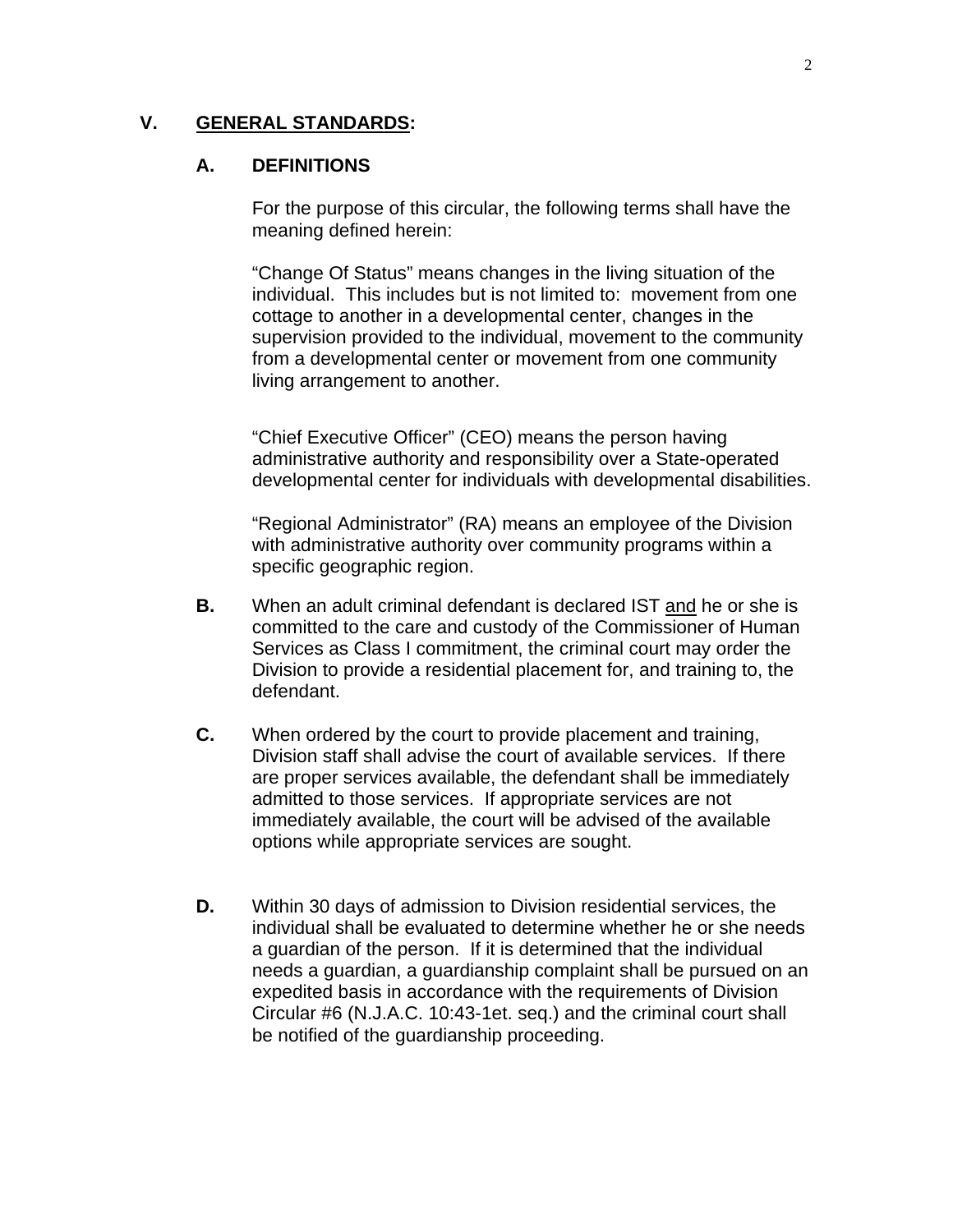**E.** Copies of all Class I commitment orders shall be provided to the Regional and Division Administrative Practice Officers. These officers shall be responsible for monitoring compliance with the court order and advising the court of any change in status of the individual. In the case of individuals in the Moderate Security Unit (MSU), the Director of MSU shall be responsible to monitor compliance with the order and advise the court. The Director of the MSU shall advise the Regional and Division Administrative Practice Officers of his or her actions.

# **VI. PROCEDURES:**

- 1. If charges against the defendant are pending (not dismissed):
	- **A.** In accordance with N.J.S.A. 2C:4-6, the Class I commitment order shall establish the frequency of court reviews and indicate the need to advise the court of changes in the status of the individual. The schedule of hearings outlined in VI C, D, E, & F are the requirements contained in N.J.S.A. 2C:4-6.
	- **B.** The court may choose to establish a review schedule different than the one outlined in VI C through F. However, if no hearing is scheduled, the Division shall request a hearing in accordance with these guidelines**.**
	- **C.** The first court review shall be conducted within 3 months of the initial commitment to the care and custody of the Commissioner. At this hearing and each subsequent review hearing before the criminal court, Division staff may be required to submit written reports or provide oral testimony concerning the individual's competency to stand trial.
	- **D.** If the court does not dismiss the charges against the defendant, another review shall occur 6 months from the defendant's date of Class I commitment.
	- **E.** If the court does not dismiss the charges at the 6-month review hearing, another review shall occur 12 months from the defendant's date of Class I commitment.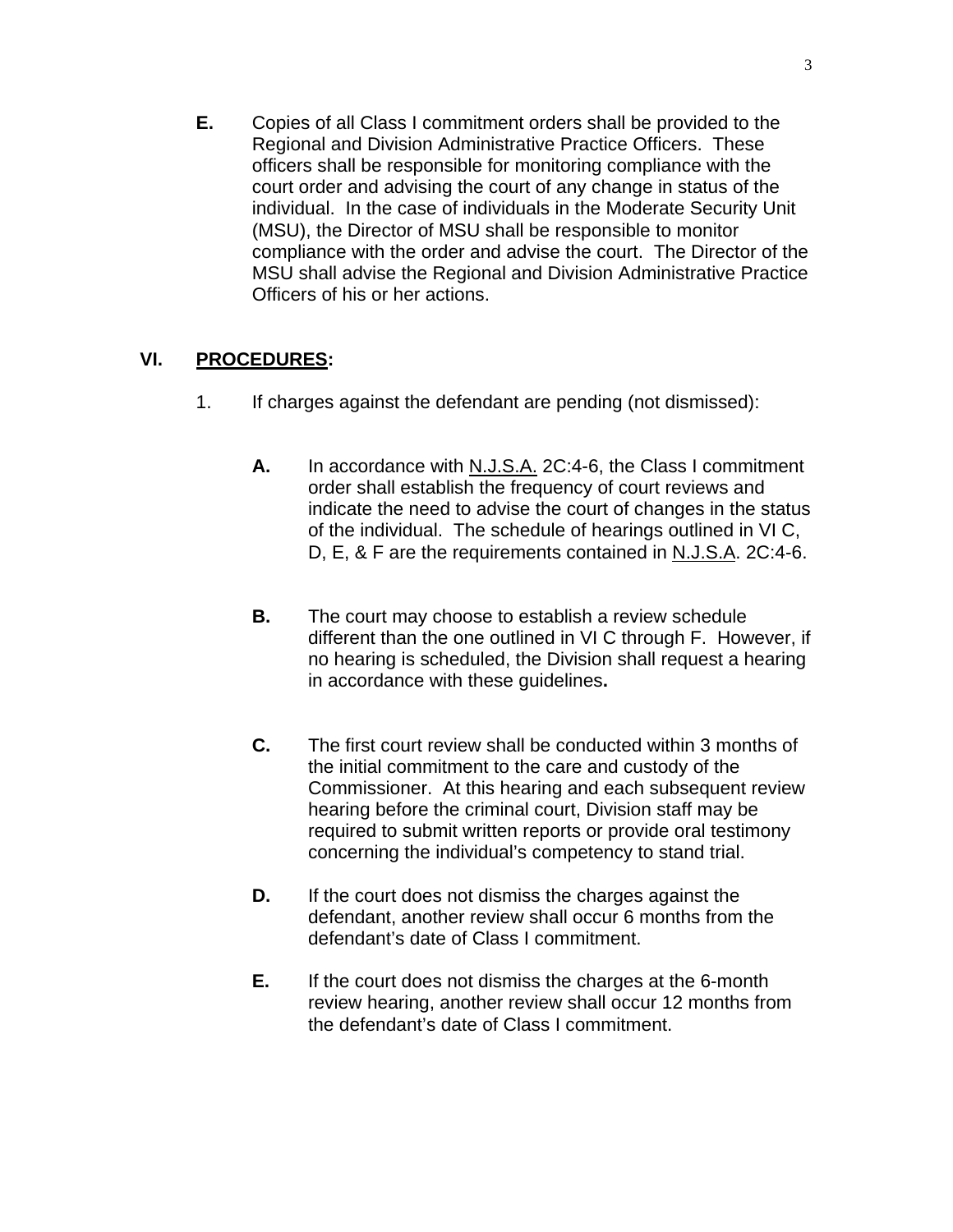4

- **F.** If, after 12 months of Division services, the charges against the defendant are not dismissed, a review hearing shall occur at six months intervals until the court dismisses the charges against the defendant or finds the defendant competent to stand trial.
- **G.** If, at a review hearing, the court does not schedule a subsequent review hearing, it is the responsibility of the Chief Executive Officer (CEO) or Regional Administrator (RA) or designee to advise the Regional Administrative Practice Officer that no hearing has been scheduled. It is the responsibility of the Regional Administrative Practice Officer to contact the court and the prosecutor, in writing, and request a hearing date within the guidelines of N.J.S.A. 2C:4-6.
	- 1. If the court does not schedule a review hearing within 30 days of the written request from the Regional Administrative Practice Officer, the Division's Administrative Practice Officer (APO) shall be so advised, in writing, by the Regional Administrative Practice Officer. A copy of the written request to the court shall be provided to the APO.
	- 2. In turn, the Division's APO will contact the DAG to determine how to proceed.
- **H.** Through the review process, it is the responsibility of the CEO or designee or the Regional APO to advise, in writing, the defendant, county prosecutor, and the court of any change in the defendant's status.
- **I.** It is the responsibility of the CEO or RA or designee to advise the defendant of the status of the proceedings against him or her following each review hearing.
- 2. If charges against the defendant are dismissed:
	- A. The Division may have a psychiatric evaluation conducted for the purpose of considering a possible general civil commitment. See N.J.S.A. 30:4-27.10.